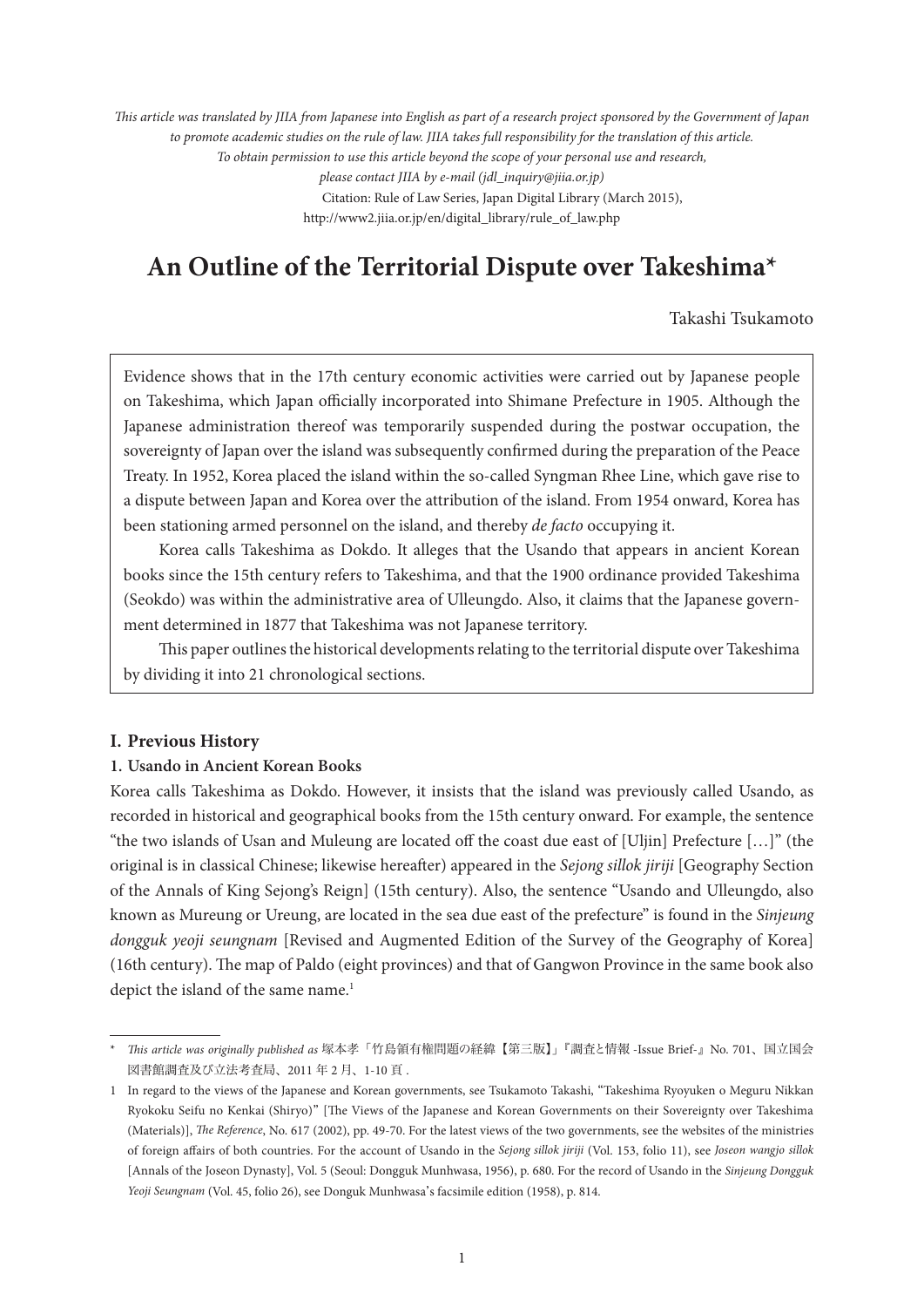However, doubts arise as to whether "Usan" or "Usando" that appeared in these books truly refer to Takeshima. The sentence in *Sinjeung dongguk yeoji seungnam* above is followed by the explanation stating that "in one theory, Usando and Ulleungdo are one and the same island." Also, whereas Takeshima is composed of several rock formations where plants do not grow and there is no water, *Daejong sillok* [Annals of King Daejong's Reign] (15th century) recorded that Kim Rin-u (a person's name) in February 1417 returned from Usando and presented to the king such local products as giant bamboo, water buffalo skins, raw flax, etc. and that the island had a population of about 15 households and 86 people.<sup>2</sup> Moreover, the maps in the *Sinjeung dongguk yeoji seungnam* placed Usando in-between the Korean peninsula and Ulleungdo, which does not correspond to the geographical location of Takeshima.

*Samguk Sagi* [History of the Three Kingdoms] (12th century) records that "Usan-guk [Usan State]," which was in Ulleungdo, surrendered to Silla.<sup>3</sup> It is most probable that the ancient Korean books mistakenly described and depicted "Usando" as if it existed separately from Ulleungdo, due to a confusion in transmitting the understanding that Ulleungdo was Usan State.4

## **2. Permission for Development Issued by the Tokugawa Shogunate**

Ulleungdo in the Sea of Japan belonged to Korea after its surrender to Silla (see section 1 above). Yet it had been an uninhabited island for a long time. In Japan, this island had been known as Isotakeshima or "Takeshima" since the 16th century. The Tokugawa shogunate granted permission for two families of Yonago (Tottori Prefecture), the Oyas and the Murakawas, to visit this "Takeshima" (Ulleungdo).<sup>5</sup> The two families sailed to "Takeshima" by turns every year respectively, and held economic activities such as cutting bamboo and trees, fishing seals, and collecting abalone (the abalone was customarily presented to the Shogun). The Takeshima of today was at the time called Matsushima. Matsushima was first used as a landmark for the sailing route from Yonago to "Takeshima" (Ulleungdo) via the Oki Islands. It was also utilized as a fishing site in a later period. Unlike "Takeshima" (Ulleungdo), there is no official document which permitted traveling to Matsushima (the present-day Takeshima). Nevertheless, records of the Oya family indicate that they also fished for sea lions on Matsushima (the present-day Takeshima) under the permission of the Tokugawa Shogunate.6

<sup>2</sup> See Kawakami Kenzo, *Takeshima no Rekishi-chirigaku-teki Kenkyu* [The Historical Geography of Takeshima] (Kokon Shoin, 1966, reprinted 1996); and Tagawa Kozo, "Takeshima Ryoyu ni Kansuru Rekishiteki Kosatsu" [Historical Examination of the Possession of Takeshima], *Tōyō Bunko Shoho,* No. 20 (1988), pp. 6-52 (written in 1960). For Kim Rin-u's account in the *Daejong sillok* (Vol. 33, folio 8), see *Joseon wangjo sillok*, Vol. 2 (Seoul: Dongguk Munhwasa, 1955), p. 146.

<sup>3</sup> The record of Usan State in the *Samguk sagi,* in the section on Year 13 of King Jijeung (512), can be seen, for example, in p. 32 of the facsimile edition published by the Research Institute for Oriental Cultures Gakushuin University (1986). In Korea there are some discussions based on this *Samguk sagi,* saying that Takeshima was a Korean territory from the 6th century on. However, it is written in the *Samguk sagi* that Usan State is another name for Ulleungdo ("Usan State is located in an island due east of Myeogju [Province]. It is also called Ulleungdo. Its area is 100 *ri* square."), and there are no records related to Takeshima.

<sup>4</sup> There are also maps of Korea from the 18th century on in which "Usan" is depicted on the east side of Ulleungdo. For these maps, see the Addendum in section I.-4 of this paper.

<sup>5</sup> The time of the issuing of the permission to travel had been thought of as being Genna 4 (1618), based on the records of the Oya family. However, recently research has been published that puts it at in or after Genna 8 (Naito Seichu, *Takeshima (Utsuryoto) o Meguru Niccho Kankei-shi* [A History of Relations between Japan and Korea in regard to Takeshima (Ulleungdo)] (Taga Shuppan, 2000), p. 130; and another research that puts it at Kan'ei 2 (1625) (Ikeuchi Satoshi, "Takeshima Tokai to Tottori-han: Genroku Takeshima Ikken-ko Josetsu" [Travel to Takeshima and the Tottori Domain: Genroku Takeshima Affair, Introduction], *Tottori Chiikishi Kenkyu*, No. 1 (1999), pp. 31-47.

<sup>6</sup> It has been documented that it was in ca. Kanbun 1 (1661) that the Oya family obtained authorization. Kawakami, *op. cit. supra* Footnote 2, pp. 73-83.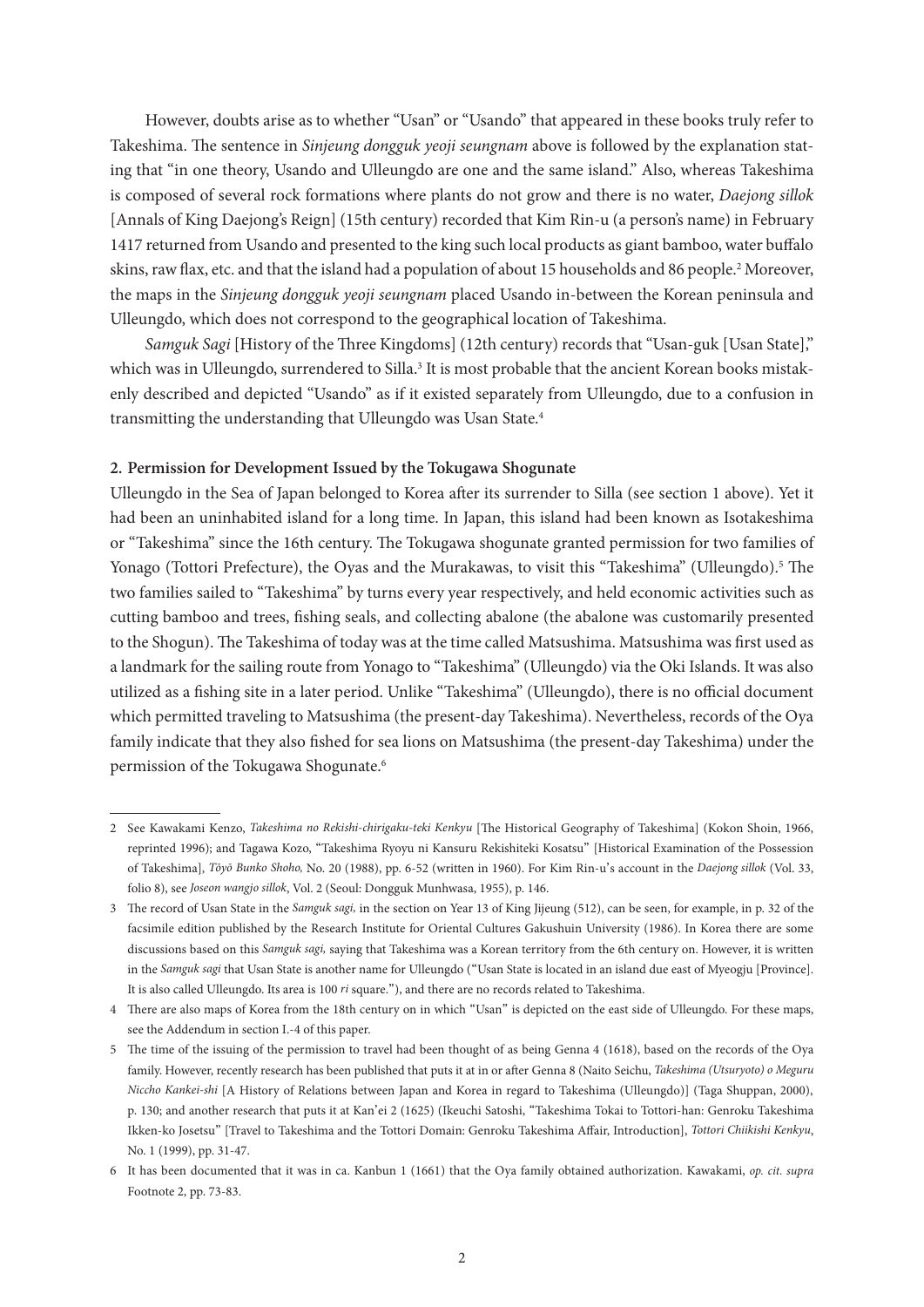## **3. The Shogunal Government's Travel Ban to Ulleungdo**

The development of Ulleungdo (the Takeshima of the time) by the Oya and Murakawa families continued peacefully for several decades. Yet in May 1692, they encountered Korean people there for the first time.<sup>7</sup> In the following year, the Oyas took two Koreans back to Japan so as to show that they could not gather abalone. The two Koreans, one of whom was An Yong-Bok, were sent back to Korea via Tsushima. This incident triggered the negotiation between Japan and Korea over Ulleungdo, Japan having been represented by the So Clan of Tsushima. On January 28, 1696 (March 1 under the Gregorian calendar), the shogunate eventually issued an order banning travel to "Takeshima" (Ulleungdo) by the two families. The shogunate had also received reports from the Tottori domain government in regard to Matsushima (the present Takeshima). However, that order has no mention about Matsushima. No record shows that the present Takeshima was the subject-matter of this Japan-Korean negotiation.

## **4. The Takeshima Incident**

An Yong-Bok, who had been brought back to Japan in 1693, appeared in Oki in May (June under the Gregorian calendar) 1696. He subsequently reached Akasaki (Tottori Prefecture) and tried to make an appeal. The Tottori domain government informed the shogunate of the appearance of Koreans. Interrogation was carried out, but eventually failed due to the problem of language. After the consultation with the So Clan of Tsushima, the shogunate ordered that An "should be persuaded to return home." In August (September under the Gregorian calendar) 1696, An Yong-Bok and his entourage sailed back home. This sequence of events is known as the Takeshima Incident.

After returning to Korea, An was arrested and punished for the charge of travelling abroad without permission. Like Japan, Korea was also a closed country at the time. A summary of his remarks during the interrogation is recorded in the *Sukjong sillok* [Annals of King Sukjong's Reign]. According to this record, An said (to the effect): He found many Japanese at Ulleungdo. He yelled at them. They replied that they lived on Matsushima and had just happened to be there. He retorted, "Matsushima is Jasando and it, too, belongs to Korea. How dare you live there?" The next morning, he went to Matsushima, where the Japanese were boiling the fish in pots. He hit and broke the pots with a rod and chased them away. Then he went to Ok-gi (Oki) and complained.

Korea alleges that this description shows that An Yong-Bok referred to Jasando or Matsushima, which is the present Takeshima, as a part of Korean territory, and thereby demanded Japanese not to invade the waters around the island. However, there should have been no travel to Ulleungdo in May 1696 when An went there because the shogunate had already banned the travel in January that year. As a result, Japan regards what An said as contradicting the truth, thereby having no probative value. It considers that his remarks were made so as to excuse his own criminal offence.

<sup>7</sup> In regard to sections 3 and 4, apart from Kawakami, ibid., see Tsukamoto Takashi, "Takeshima Kankei Kyu-Tottori-han Bunsho Oyobi Ezu (Jo, Ge)" [Takeshima-related Documents and Maps of the Former Tottori Domain (1) (2)], *The Reference,* No. 411 (1985), pp. 75-90 and No. 412 (1985), pp. 95-105. A reproduction of original materials "Isotakeshima jiryaku" and "Takeshima kiji" by Uchida Fumie, *et al* is recorded in (Shimane Prefecture) *Takeshima Mondai ni Kansuru Chosa Kenkyu: Saishu Hokokusho, Shiryo-hen*  [Final Report of the Research Study on the Takeshima Issue, Reference Part] (2007). *Available at* http://www.pref.shimane.lg.jp/ admin/pref/takeshima/web-takeshima/takeshima04/kenkyuukai\_houkokusho/takeshima04\_01/takeshima04c.html.

Also, as research from a different perspective, see Ikeuchi Satoshi, "Dai 3 Bu: Genroku Takeshima ikken ko" [Part 3: Considerations on the Genroku Takeshima Incident], *Taikun Gaiko to "Bui": Kinsei Nihon no Kokusai Chitsujo to Chosenkan* [Tycoon Diplomacy and "Military Prestige": Japan's International Order and Views on Korea in the Modern Era] (Nagoya University Press, 2006), pp. 243- 322; Park Byoung-sup, *An Yong-Bok Jiken ni Taisuru Kensho* [Verification related to the An Yong-Bok Incident] (Hanguk Haeyang Susan Kaebalweon, 2007).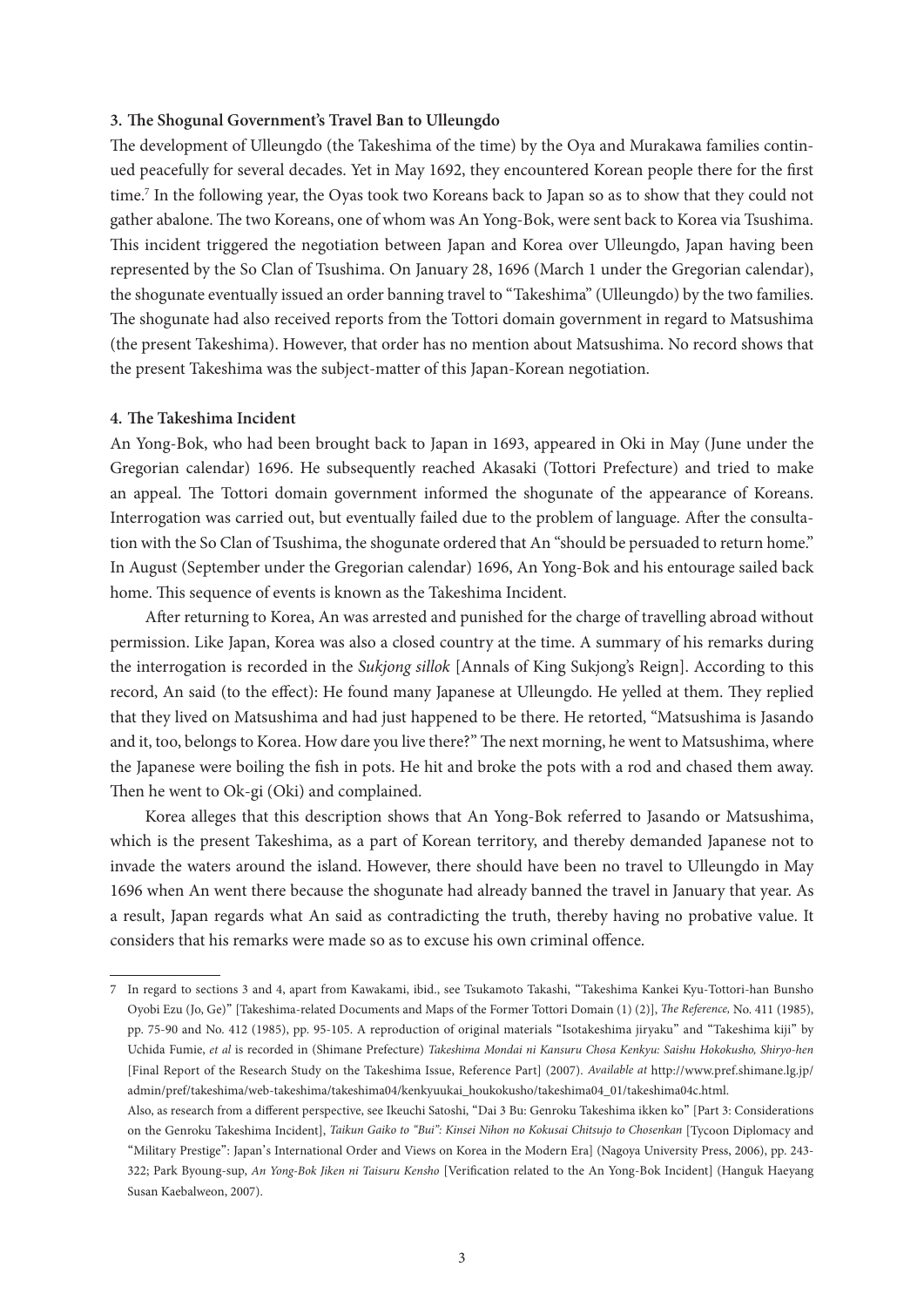In any event, since An was not a representative of the Korean government, his remarks and behaviors would have little significance. *Sukjong sillok* recorded a question raised by the So Clan to Korea, asking that "Your citizen tried to make an appeal last year. Did your government order this conduct?" The Korean court decided to respond: If there is something we must say, we will dispatch an envoy to Edo; we have no reason to send a clamorous fisherman. The government has nothing to do with what a stupid commoner does upon drifting ashore.<sup>8</sup>

The Inpu rekinen daizasshu [Unofficial Chronicle of Inaba Capital<sup>9</sup>] records that when An was brought back to Japan in 1693 (see section 3 above), his ship stopped over in Matsushima (the present-day Takeshima). Also, An stayed with the Oya family in Yonago. His understanding that Matsushima is Jasan (Usan) was probably the result of his experience at that period and Korean traditional knowledge that there are Ulleungdo and Usando. In other words, the Usan (island) which appears in ancient Korean books was, in reality, nothing but an illusion island derived of Usan (State) which was in Ulleungdo (see section 1 above), but An Yong-Bok saw the present Takeshima, heard its name (Matsushima), and assumed that it had to be Usando (if there was an island other than Ulleungdo). However, even if An believed that Matsushima was Usan, it does not follow that Usando appeared in ancient Korean books referring to the present-day Takeshima.10

#### **Addendum**

After this dispute, the Korean government began periodical patrol on Ulleungdo once in several years. As a result, information on the island was accumulated. Maps of Korea made since the 18th century depict Usando on the east of Ulleungdo. However, since there are references to bamboo growing on Usando, and depictions of Usando extremely close to Ulleungdo and mention of the distance between them<sup>11</sup>, Usando in these maps apparently refers to Jukdo, an islet located two kilometers in distance to the east of Ulleungdo, not Takeshima (Dokdo). Periodic patrol revealed the existence of Jukdo near Ulleungdo, and this was associated with the Usando that appeared in ancient Korean books. Maps depicting Jukdo as Usando piled up until 1899, when the Korean government published *Daehan jeondo* [map of Korea] (edited by the Ministry of Education.12).

#### **5. The period after Genroku (1688-1704) and before Meiji (1868-1912)**

As a result of the travel ban to Ulleungdo, travel to Matsushima (the current Takeshima) by Japanese people ended accordingly, because Matsushima does not have enough economic value by itself. At the

<sup>8</sup> The mention of An in the *Sukjong sillok* (Vol. 30, foliates 53-54) is in *Joseon wangjo sillok*, Vol. 39 (Seoul: Dongguk Munhwasa, 1957), pp. 432-433; the account of the "clamorous fisherman" (Vol. 31, foliates 10-11), *Ibid*, pp. 432-433. This fact is also described in an official document passed from the Korean government to the Japan side, which reads, "In regard to the person who drifted ashore last year, people living on the shore make a living from boats and if they encounter a powerful wind, they will be washed by the waves across the border to land in your country […]. That the man presented a letter means he is guilty of fabrication." Reproduced in the "Final report, Reference part," *op. cit., supra* Footnote 7, p. 22 ("Isotakeshima jiryaku, kon") and p. 213 ("Takeshima kiji," Vol. 5).

<sup>9</sup> The entry of July 24, Genroku 6. Reprinted, as above. See URL in Footnote 7.

<sup>10</sup> In Korean literature from the 18th century onward, descriptions appear that Usan is Japan's so-called Matsushima. (*Dongguk munheun bigo* [Reference Compilation of Documents on Korea], Man-gi yoram [Manual of State Affairs for the Monarch], etc.). This is as a result of the *Sukjong sillok* (An's remarks), and therefore the descriptions in these documents does not prove that the Usan in ancient books before this period referred to Takeshima, or that from the Silla era, Takeshima was a part of Usan-guk (see Footnote 3).

<sup>11</sup> See "Takeshima Ryoyuken Kankoku Shucho Kutsugaesu Kochizu Seoul-dai Syozo Bei-kenkyusya San-mai Syokai" [Old Maps Against Korea's Territorial Claims to Takeshima Housed in Seoul University, Three of which Were Introduced by a US Researcher] *The San'in Chuo Shimpo* (February 22, 2007). This article is about the maps related to surveys by Mr. Gerry Bevers.

<sup>12</sup> A folding map in Hyeon Chae, *Daehan jiji* [Korean Geography] (Kwangmunsa, 1901, postscript December 25, 1899).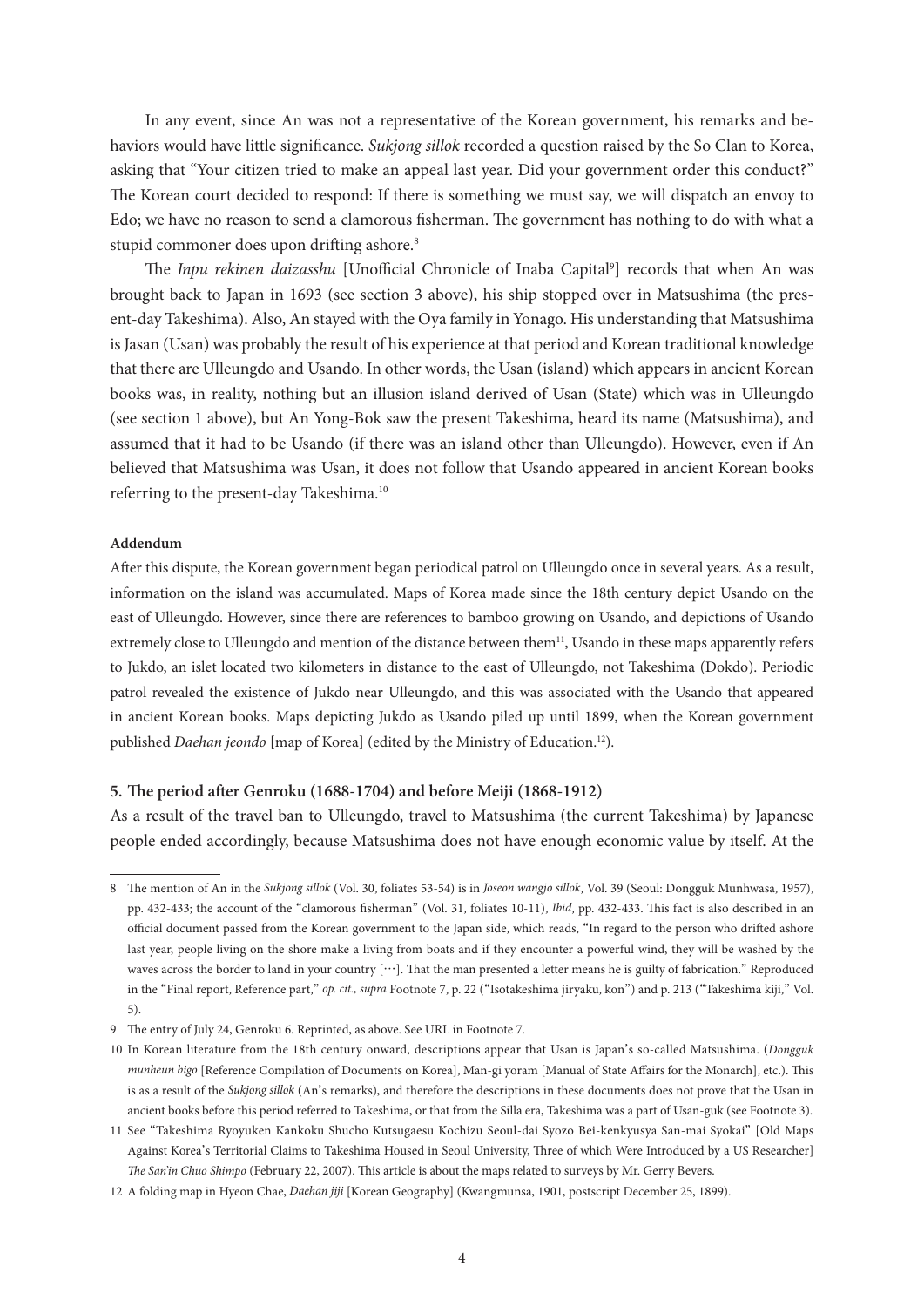same time, no record shows that the Korean government patrolled Takeshima in addition to Ulleungdo.

During the Tempo era (approximately 1836), Imazuya Hachiemon of Hamada, a ship merchant, was arrested and executed because he visited "an island belonging to a foreign country" ("Takeshima," that is, Ulleungdo) to cut down trees and to bring them back to Japan. He was subsequently arrested and executed. The judicial record of this case found that "he went to Takeshima under the pretext of travelling to Matsushima."13 This constitutes proof that, in contrast to "Takeshima" (Ulleungdo), Matsushima (the current Takeshima) was regarded as the island which belongs to Japan.

# **6. Confusion as to the Names of the Islands**

A map of Japan, which was made by Philipp F. von Siebold and was published in Europe in 1840, depicted two islands in the Sea of Japan off the Oki Islands. Siebold named the island closer to Oki as "Matsusima/I. Dagelet," whereas the island far from Oki as "Takasima/I. Argonaute."<sup>14</sup> Although both islands in reality referred to Ulleungdo, maps made in Europe often depicted them as two separate islands because French and British explorers, who travelled to the Sea of Japan in the 18th century and "discovered" the island, made a mistake in the measurement. At the time of 1840, no map made in Europe identified the present Takeshima.

It was not until 1849 that the present Takeshima was "discovered" by Europeans and was named "Liancourt." Based on information gathered during the stay in Japan, and on the maps made in Japan in which both Takeshima (Ulleungdo) and Matsushima (the current Takeshima) were depicted, Siebold thought that the Dagelet Island and Argonaute Island that appeared on the maps made in Europe were Matsushima and Takeshima. However, Argonaute Island subsequently disappeared from the maps since it did not exist. Accordingly, the name of Takeshima, which was given to Argonaute Island, also disappeared. As a result, Dagelet Island (Ulleungdo) came to be called Matsushima. From the end of the Edo era to the start of the Meiji era (Translator's note: in the latter half of the 19th century), various maps made in Europe were imported to Japan, which brought a great deal of confusion as to the names of these islands.

## **7. Confidential Survey of Korea's Foreign Relations (1870)**

The report of Foreign Ministry officials Sada Hakubo and others who had a trip to Korea after the Meiji Restoration—"Confidential Survey of Korea's Foreign Relations" (April, 1870)—has a section headed "How Takeshima and Matsushima Came to Belong to Korea." However, it just says that "Matsushima is a neighboring island of Takeshima and there is no document concerning Matsushima," and that "the island of Takeshima was settled by the Korean people after the Genroku period, but has now become uninhabited." It does not mention "how Takeshima and Matsushima came to belong to Korea." Some Korean commentators allege that this heading constitutes evidence showing that, along with "Takeshima" (Ulleungdo), Matsushima (the present Takeshima) was confirmed to attribute to Korea as a result of the Japan-Korean negotiation or the subsequent Takeshima Incident (see sections 3 and 4 above). From the comparison with other sections, this heading seems to indicate one of the mandates (survey themes)

<sup>13</sup> A copy of the court decision is in *Mushuku karikomi ikken* [Arrest of Wanderers], Vol. 1, in the documents carried on from the old shogunate in the National Diet Library collection, reprinted in Jingushicho (ed.), *Kojiruien: Gaikobu* [Compilation of Old Incidents: Diplomacy Section] (1903), pp. 787-788; Morisu Kazuo, *Hachiemon to sono Jidai: Imazuya Hachieon no Takeshima Ikken to Kinsei Kaiun* [Hachiemon and his Era: The Takeshima Incident of Imazuya Hachiemon and Sea Transport in Modern Era] (Hamada City Education Committee, 2002).

<sup>14</sup> In regard to this section, see Kawakami, *op. cit., supra* Footnote 2, pp. 9-50.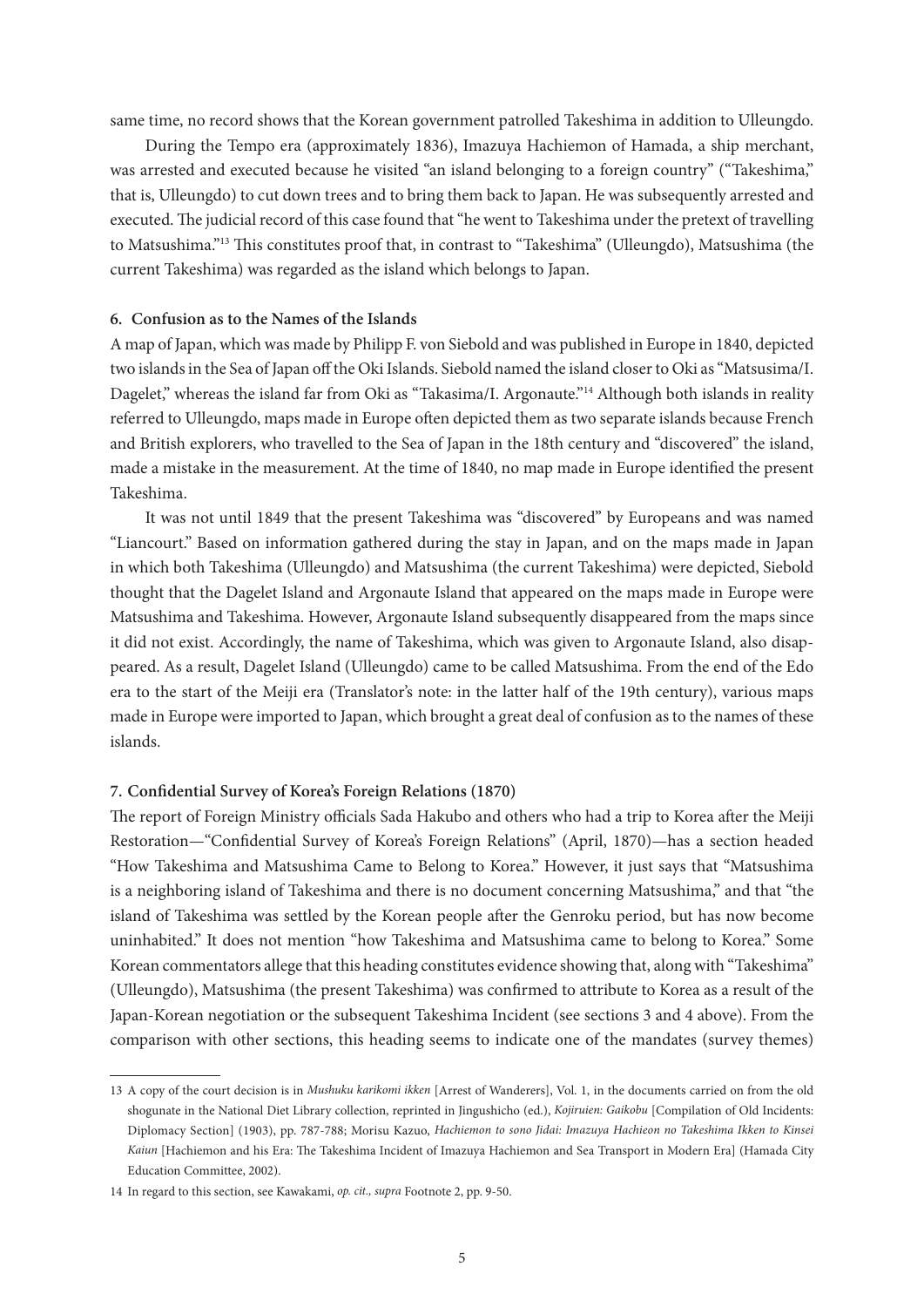which were assigned to Sada *et al*. However, the "Draft Instruction to Those Being Sent to Korea," prepared by the Foreign Ministry and approved by the Dajokan (Translator's note: the present Cabinet), contains no section having a similar heading for such a mandate. Consequently, the details are unknown.15

# **8. The Matter of Including Takeshima and Another Island in the Land Registry (1877)**

In October 1876, when officials of the geography division of the Ministry of Home Affairs visited Shimane Prefecture, they obtained information on travel to Takeshima in the old feudal era. They subsequently asked the editor of the Shimane Prefecture land registry for details. With reference to the records including that of the Oya family, the acting Shimane Prefecture governor responded to this request by submitting "Enquiry as to the inclusion of Takeshima and another island in the Sea of Japan in the land registry" to the Minister of Home Affairs.

The "Takeshima" in this enquiry refers to Ulleungdo, and "another island" refers to Matsushima (to which passage also took place in the Edo era), that is, the present-day Takeshima. The reason that Shimane Prefecture sought instruction to include both islands in the registry is that, for "Takeshima," they recognized that (according to Oya family record) the ban on travel there in 1696 (see section 3 above) was a measure taken only after the shogunal government acquired a certificate by which the Korean side acknowledged that "Takeshima" (Ulleungdo) was Japanese territory (*Takeshima Tokai Yuraiki Nukigaki hikae* [Copy of Excerpts from the Record of Trips to Takeshima]),<sup>16</sup> while for "another island," it is reasonable to suppose that if "Takeshima" were to be included in the land registry, then Matsushima should also not be forgotten.

On receiving the enquiry from Shimane Prefecture, the Ministry of Home Affairs, based on records of the Japan-Korean negotiations in the Genroku period (the 17th century), sent an enquiry to the Dajokan, in February 1877, stating as follows: "Since we received an inquiry about the jurisdiction of Takeshima from Shimane Prefecture as shown in a separate paper, we examined the matter […]. Judging from the attached documents we examined, the island appears to be of no concern to our country. But to take or to dispose of a territory is an important matter, so we would like to make an enquiry by way of precaution with these documents." In response, the Dajokan, on March 29 of the same year, instructed: as proposed by the Ministry of Home Affairs, "Takeshima and another island should be considered as being of no concern to our country."17

In summary, Shimane Prefecture received an enquiry from the Ministry of Home Affairs regarding "Takeshima" (Ulleungdo); it replied with the request to include "Takeshima and another island" ("another island" being Matsushima) in the land register; The Ministry of Home Affairs assumed that Takeshima

<sup>15</sup> For the "Confidential Survey of Korea's Foreign Relations," see *Dai Nihon Gaiko Bunsho* [Great Japan Diplomacy Documents], Vol. 3 (Nihon Kokusai Kyokai, 1938), pp. 131-138 (reprinted by Nihon Gaikobunsho Hanpukai, 1955). For the "Draft Instruction to Those Being Sent to Korea," see the same publication, Vol. 2, Book 3, pp. 265-268.

<sup>16</sup> The *Takeshima Tokai Yuraiki Nukigaki hikae* is reprinted in Oya Fumiko, *Oya-ke Komonjyo* [The Oya Family Old Records] (1984). An alternative version in the Tottori Prefectural Museum Collection is reproduced in the "Final report, Reference part" in Footnote 7.

<sup>17</sup> Hori Kazuo, "1905 nen Nihon no Takeshima Ryodo Hennyu" [Japan's 1905 Incorporation of Takeshima], *Chosenshi Kenkyukai Ronbunshu,* No. 24 (1987), pp. 97-125. For documents related to the incident, see "Nihonkai-nai Takeshima hoka Ittō Chisekihensan-kata Ukagai" [Inquiry as to the Land Registration of Takeshima and Another Island in the Sea of Japan] in *Kōbunroku* [Records of the Meiji Government] (1877). Part 1 of the section on the Ministry of Home Affairs; and "Nihonkai-nai Takeshima hoka Ittō o Hantogai to Sadamu [Decision to Exclude Takeshima and Another Island in the Sea of Japan from National Territory] in *Dajō Ruiten* [Compilation of Selected Dajōkan Documents], Part 2, Vol. 96, No. 19. *Available at* JACAR Ref. A07060000300, *Kōbunroku*, Vol. 25 (1877), *Naimusho-ukagai (1)* [original document in the National Archives of Japan], and JACAR Ref. A07060000100, *Dajō Ruiten*, Part 2, Vol. 96, Chiho 2, Gyoseiku 2 (1871–77) [original document in the National Archives of Japan].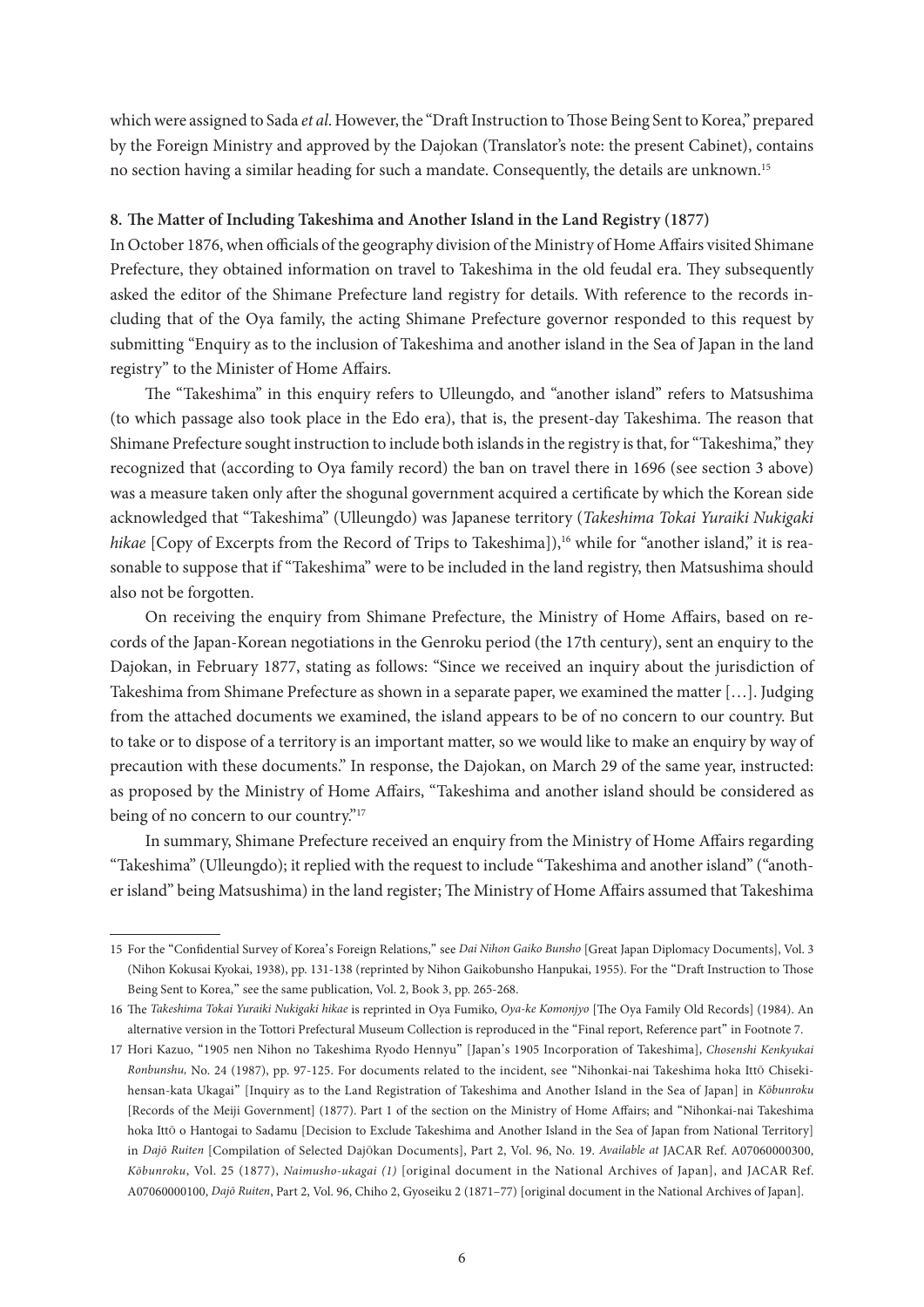was of no concern to Japan, based on the 17th century records related to "Takeshima" (Ulleungdo); and the Dajokan instructed that "Takeshima and another island" were of no concern to Japan. As a result, Matsushima was also decided to be of no concern to Japan, despite the fact that Matsushima was not the subject-matter of the Japan-Korea negotiation held in the 17th century (see section 3 above), and that the documents related to the negotiation being attached to the enquiry sent to the Dajokan after consideration by the Ministry of Home Affairs related only to "Takeshima" (Ulleungdo). Note, however, that the central government (Ministry of Home Affairs and Dajokan) possibly regarded both Takeshima and Matsushima as (referring to) Ulleungdo because maps and marine charts made in the Meiji period named Ulleungdo as Matsushima influenced by maps and charts made by European countries (see section 6 above), even if Shimane Prefecture assumed Matsushima as the present-day Takeshima.<sup>18</sup>

### **9. Korean Ordinance 41 of 1900**

Imperial Edict No. 41 of the Empire of Korea (on October 12, 1897, Korea changed its name to the Empire of Korea), which was named as "the matter of renaming Ulleungdo as Uldo and upgrading the office of the head to *gunsu* (county magistrate)" (dated October 25, 1900), provided in its Article 2 that "the location of the county office is designated as Daehadong, and its jurisdiction shall be over the whole of Ulleungdo, Jukdo and Seokdo.<sup>19"</sup> Korea sees "Seokdo" (stone island in Chinese characters) in this ordinance as Dokdo/Takeshima. According to Korea, this ordinance placed Takeshima under the jurisdiction of Ulleungdo (Uldo County). ("Jukdo" in the ordinance refers to an islet near the coast of Ulleungdo. See addendum to section 4). In the Korean language, "dol" means stone or rock. Yet there is a dialect in which "dok" also means rock. According to Korea, residents of Ulleungdo began to call Takeshima as "Dok" island, which is written in Chinese characters having a meaning of "stone island."20

The name of Seokdo appears only in this ordinance. In order to establish that Seokdo in this ordinance definitively refers to Takeshima, further evidence will be required. Assuming *arguendo* that Seokdo in this ordinance refers to Takeshima (though the ordinance could be seen as the manifestation of the sovereign will of Korea towards the island), the ordinance did not accompany any act of taking possession of the island in the relevant period, which is an indispensable element of territorial acquisition under international law. As a result, this ordinance could not constitute the Korean territorial title to the island of Takeshima.

#### **10. Territorial Incorporation by Japan (1905)**

In September 1904, an entrepreneur living in Shimane Prefecture submitted a petition which was named as "Request for incorporation of Ryanko Island into territory and for a concession thereof" to the three ministers of the Ministry of Home Affairs, the Ministry of Foreign Affairs, and the Ministry of Agriculture and Commerce. The "Ryanko Island" here is a corrupted version of the Western name for Takeshima, Liancourt (see section 6 above). The gist of the request was as follows: this solitary island in the distant

<sup>18</sup> Sugihara Takashi, "Takeshima Hoka Itto no Gi Honpo Kankei Korenashi ni Tsuite Saiko: Meiji 14 Nen Oya Kensuke Hoka Ichi-mei no Matsushima Kaitaku Negai o chushin ni" [The Matter of Takeshima and Another Island being of no Concern to Japan Revisited: With Special Reference to the Request to Cultivate Matsushima of Kensuke Oya and others], *available at* http://www.pref.shimane. lg.jp/admin/pref/takeshima/web-takeshima/takeshima04/takeshima04-1/takeshima04\_j.html.

<sup>19</sup> *Kwanbo*, No. 1716 (October 27, 1900), reproduced in *Gu Hanguk gwanbo* [Official Gazette of Former Korean Empire] 9, Vol. 7, Final Part (Seoul: Asia Munhwasa, 1973), p. 1113.

<sup>20</sup> Sin Yong-ha, Joseon wangjo eui Dokdo Ryeongyu wa Ilbon jegukjueui eui Dokdo chimryak [Korean Dynasty's Possession of Dokdo and Invasion of Dokdo by Imperialistic Japan], *Hanguk dokrib undong-sa yeongu*, Vol. 3 (1989), pp. 43-117.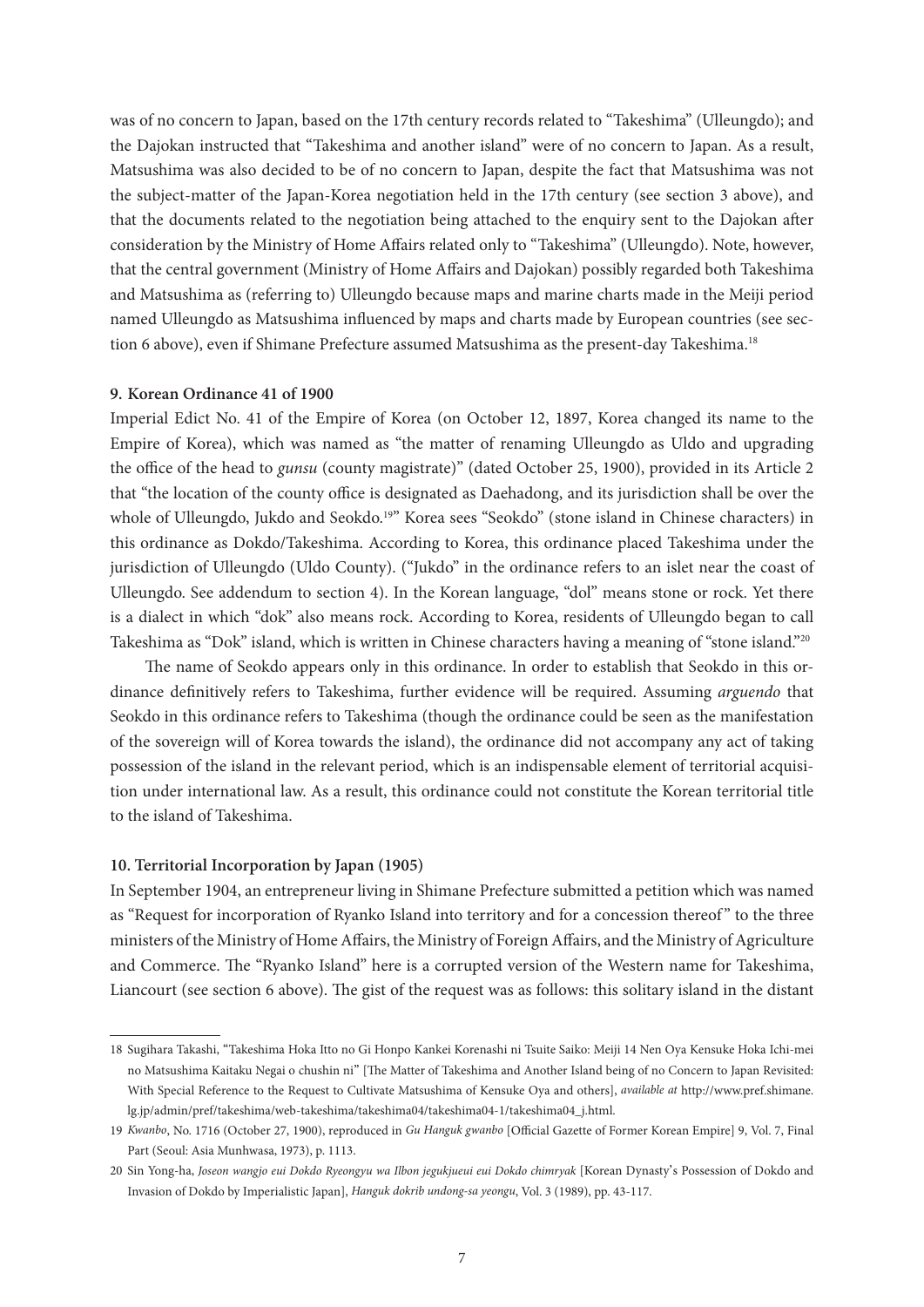sea is an ideal place for hunting sea lions, although it had not been paid due consideration because of its geographical location; the skins of the sea lions could be used as a substitute for leather, and the oil is not inferior to whale oil, while the flesh and bones could be made into powder for fertilizer; the petitioner had an intention to make an investment in this island to exploit this marine mammal; however, since the attribution of this island was unknown, he was afraid of the interference with the business by foreign countries; he anticipated that the marine resource would be exhausted by over-hunting unless restriction on exploitation is provided; therefore, the petitioner requested an official incorporation of Takeshima into Japan's territory, and a concession thereof for 10 years."21

On 28 January 1905, after hearing the opinions of Shimane Prefecture (Shimane Prefecture had further asked the opinion of the Oki Island governor, who, based on marine charts originating in the West that depicted Ulleungdo as Matsushima, diverted the name of "Takeshima" which was another name for Ulleungdo to this island, which were to be incorporated into Japan's territory, and replied that "Takeshima is an appropriate name for the island"), and based upon a request submitted by the Minister of Home Affairs, the Cabinet of Japan decided to incorporate Takeshima as a part of Japanese territory. It states that:

[w]e have examined the proposal made by the Minister of Home Affairs concerning the uninhabited island, which is located at 37º 9' 30" N and, 131º 55' E. and 85 nautical miles northwest of the Oki Islands. The gist of the proposal is that there is no evidence of occupation by any other countries; a national named Nakai Yozaburo recently petitioned to incorporate the island, and to grant a concession thereof; he has already begun sea lion hunting at the island since 1903; for that purpose, he built a hut for fishery, transferred laborers, and got proper fishing gear; it is necessary to confirm the affiliation and the name of the island; the island shall be called Takeshima, shall belong to Shimane Prefecture, and shall be put under the jurisdiction of the governor of the Oki Islands from now on. We found that occupation of the island was established under international law, as evidenced by documents indicating that Nakai Yozaburo had moved to the island in 1903 and had been engaging in fishery there. We thereby conclude that nothing prevents the incorporation of the island into Japanese territory, making it belong to Shimane Prefecture, and putting it under the jurisdiction of the governor of the Oki Islands. Consequently, a Cabinet decision is made as requested.<sup>22</sup>

Having received the Cabinet decision, the Minister of Home Affairs instructed the governor of Shimane Prefecture to announce the decision. The governor of Shimane Prefecture announced the Shimane Prefecture Notification No. 40 dated 22 February 1905, which states that "[i]t is determined that the island located at the north latitude of […] is called Takeshima, belongs to this prefecture, and is under the jurisdiction of the governor of the Oki Islands."23

<sup>21</sup> Nakai's petition ("Riankoto Ryodo Hennyu Narabini Kashisage negai") can be found in *Teikokuhanto Kankei Zakken* [Miscellaneous Matters Related to Imperial Territory] (Diplomatic Archives of the Ministry of Foreign Affairs of Japan collection, foreign diplomacy records, 1.4.1.7).

<sup>22</sup> Documents related to the Cabinet decision are in *Kobunruiju*, Part 29, Vol. 1, Political Administrative Areas. Available at the website of the Japan Center for Asian Historical Records; JACAR Ref. A01200222600, *Kobunruiju*, Part 29, Vol. 1 (1905), Seiko, Teikoku Gikai, Gyoseiku, Chiho Jichi, Zassai (National Archives of Japan).

<sup>23</sup> An image of the notification is on the website of Shimane Prefecture http://www.pref.shimane.lg.jp/soumu/web-takeshima/ takeshima\_photo/#a04. Also, see Kawakami, *op. cit.*; and Tamura Seizaburo, *Shimane-ken Takeshima no Shinkenkyu* [New Research on Takeshima, Shimane Prefecture] (Reproduced and Amended Edition, Administrative Section, Administrative Department, Shimane Prefecture, 2010).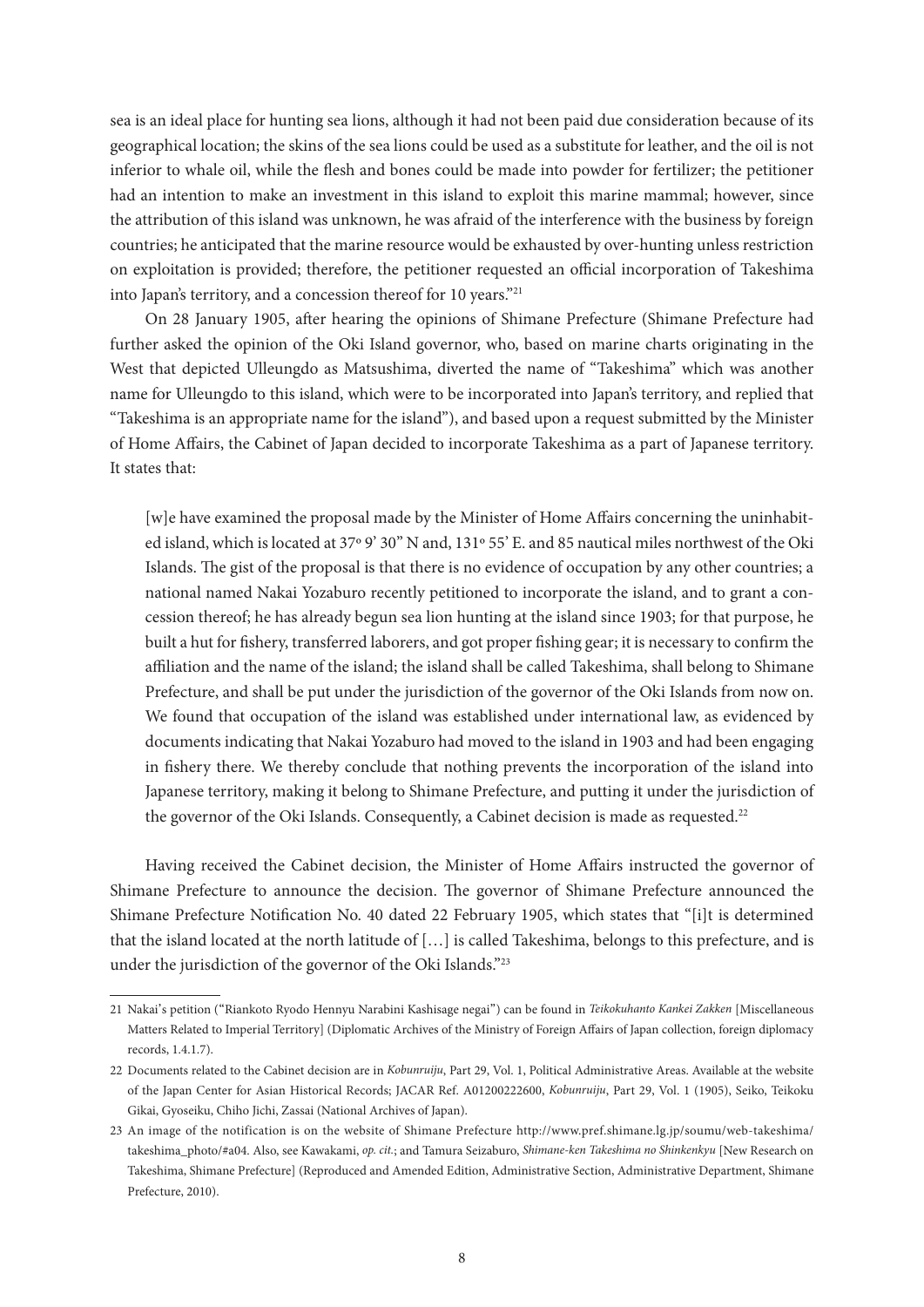In regard to this decision and notification, Korea alleges that the occupation of the island was invalid because the island had been a part of Korean territory: Takeshima was not *terra nullius* which can be an object of occupation under international law; also, notification was not given to Korea. Japan counters to these arguments as follows: the Cabinet decision and the notification issued by the prefecture were to confirm and display its territorial sovereignty over the land which had been a part of Japanese territory in accordance with modern international law; the decision and the notification was in accordance with Japanese practice at that time (for example, the case of Minamitorishima Island in 1898), and was thereby legally valid; Takeshima was not a part of Korean territory at that time and before; international law does not require states to notify other states when it comes to occupy a territory. Furthermore, Korea also claims that, since this incorporation took place during the Russo-Japan War, while taking advantage of a request from the private-sector, in fact the incorporation took place for military purposes such as the construction of a watch-tower and to use the island as a transit point for undersea electric cables.<sup>24</sup> This claim also takes as a prerequisite the idea of Takeshima's being Korean territory.

After the incorporation of Takeshima, Shimane Prefecture amended its fisheries control regulation (prefectural directive), designating sea-lion fishing in Takeshima as fishing which requires prior concession. It granted concessions to four people, including Nakai Yozaburo. Since Takeshima is public land, procedures to rent were followed. The charge was imposed and paid every year.

## **11. The Report of Ulleungdo Magistrate Sim Heung-Taek (1906)**

In August 1905, Matsunaga Bukichi, the Governor of Shimane Prefecture, visited Takeshima, which was followed by a further survey by Jinzai Yoshitaro, Chief of the Third Department of the Prefectural Office in March 1906. He led a group including experts in fisheries, agriculture, hygiene, measurements and so on. Following the survey, Jinzai visited Ulleungdo, and had a meeting with Sim Heung-Taek, the magistrate of the island. During the meeting, Jinzai notified Sim of the incorporation of Takeshima into Japan, stating that "[y]our island and Takeshima, the latter being under our jurisdiction, are close to each other […] [W]e thereby request your kind cooperation in all things." According to a recollection of a person who accompanied Jinzai, Sim did not express any particular opinion in regard to Takeshima. 25 Yet he sent a report to the governor of Gangwan Province which stated "Dokdo, which belongs to our county, is located in the sea approximately 100 ri from this county […]. A group of Japanese officials came to my office and told me that they are on a visit to Dokdo for inspection as it is a part of Japanese territory now." Having received the report, the province informed the government, and the government directed the province to carry out further investigations.<sup>26</sup>

In this way, the Government of Korea took notice of the incorporation of Takeshima into Japanese territory. What is important in this respect is that Sim Heung-Taek assumed that Takeshima belonged to his county. However, no record shows that the Government of Korea did protest against the Government of Japan. It only directed the province to conduct further investigations (in this regard, it is also alleged that Korea was not in a position to protest at that time, because Japan was going to annex Korea entirely; also, Japan had already deprived Korea of its sovereignty in terms of diplomacy by the Japan-Korea

<sup>24</sup> As reference materials, see Kim Byung Ryull (translated by Han Song), *Meiji 38 Nen Takeshima Hennyu Shoshi* [A Short History of the Incorporation of Takeshima in 1905] (Inta Shuppan, 2006); Naito Seichu and Kim Byeong Ryeol, *Shiteki Kensyo Takeshima/Dokdo*  [Historical Verification of Takeshima/Dokdo] (Iwanami Shoten, 2007); Song Byeong-gi (translated by Park Byeong-seop), *Ulleungdo, Dokdo (Takeshima) Rekishi Kenkyu* [Historical Research on Ulleungdo and Dokdo (Takeshima)] (Shinkansha, 2009).

<sup>25</sup> Okuhara Fukuichi (Hekiun), *Utsuryoto oyobi Takeshima* [Ulleungdo and Takeshima] (Hokosha, 1907).

<sup>26</sup> Sin Yong-ha, *op. cit.* A photograph of the Instruction Note can be found on the website of Korean Foreign Ministry.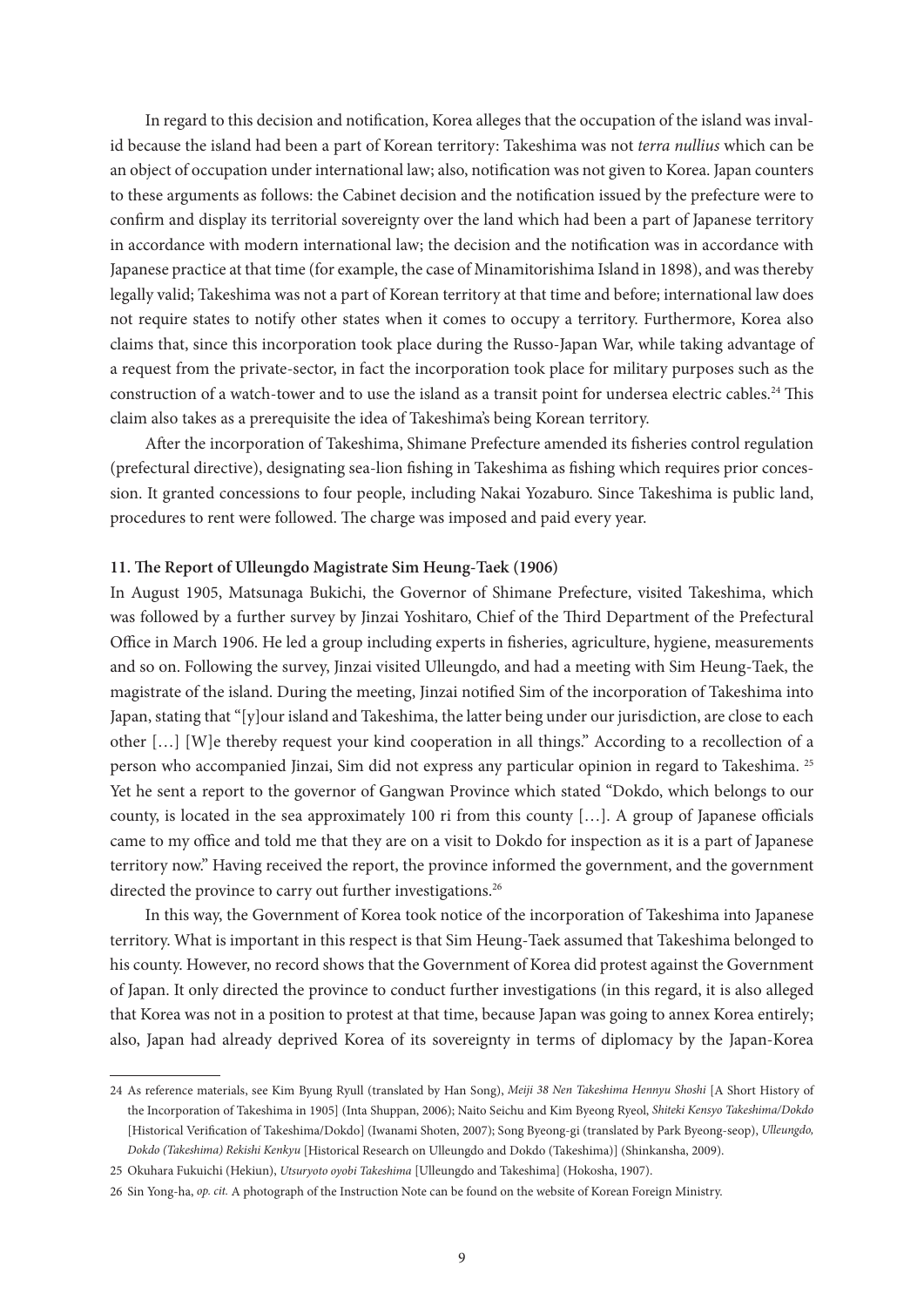Protectorate Treaty of November 17, 1905). Sim Heung-Taek' report constitutes the first Korean record where the name of Dokdo—the Korean name for Takeshima—appears.

# **12. Annexation of Korea (1910)**

The Japan-Korea Annexation Treaty was concluded on August 22, 1910, and came into effect on August 29 (at the same time, an ordinance, "[t]he Matter of Changing the Name of "Kankoku" to "Chosen," was promulgated). It was not the case that Takeshima, as part of Korea, became part of Japanese territory as a result of the annexation of Korea. Moreover, Takeshima was not put under the jurisdiction of the Chosen Sotokufu (Japanese Colonial Government of Korea) after the annexation.

# **13. The Second World War**

In August 1945, Japan accepted the Potsdam Declaration and surrendered to the Allied Powers. Clause 8 of the Potsdam Declaration states that "the terms of the Cairo Declaration shall be carried out, and Japanese sovereignty shall be limited to Honshu, Hokkaido, Kyushu, Shikoku, and such minor islands as we determine." The Cairo Declaration states that Japan " will also be expelled from all other territories which she has taken by violence and greed," and also that the three great powers (US, UK and China), "mindful of the enslavement of the people of Korea, are determined that in due course Korea shall become free and independent." The acceptance of the Potsdam Declaration, and the Japanese Instrument of Surrender concluded on September 2, 1945, confirmed the future independence of Korea, and made the Allied Powers possible to determine the fate of the attribution of small islands of Japan. However, since Takeshima did not belong to Korea, it was not an island that shall be taken from Japan in accordance with the independence of Korea. Also, the island was not a "territory that Japan had taken by violence and greed," which shall be taken from Japan. As a result, it was expected that Takeshima would remain as a part of Japan.<sup>27</sup>

# **14. SCAPIN No. 677 and No. 1033**

The Supreme Commander for the Allied Powers Instruction Note (SCAPIN) 677 of January 29, 1946, on "Governmental and Administrative Separation of Certain Outlying Areas from Japan" directs the Government of Japan to cease exercising governmental or administrative authority over "any area outside of Japan," and for the purpose of the directive, Japan was defined to exclude "Utsuryo (Ulleung) Island, Liancourt Rocks (Take Island) and Quelpart (Saishu or Cheju) Island," together with other adjacent islands. However, in light of the competence of the GHQ/SCAP, this Note only refers to administrative competence, and does not deal with the disposition of territory. In fact, the Note states that "[n]othing in this directive shall be construed as an indication of Allied policy relating to the ultimate determination of the minor islands referred to in Article 8 of the Potsdam Declaration."

SCAPIN No. 1033—issued on June 22, 1946, with the heading of "Area Authorized for Japanese Fishing and Whaling"—provides that "Japanese vessels or personnel thereof will not approach closer than twelve (12) miles to Takeshima […] nor have any contact with said island." However, it adds that "[t]he present authorization is not an expression of allied policy relative to ultimate determination of

<sup>27</sup> In regard to the descriptions in sections from No. 13 to No. 16 and the sources, see Tsukamoto Takashi, "San Furansisuko Joyaku to Takeshima: Beigaikobunshoshu Yori (Shiryo)" [The San Francisco Treaty and Takeshima: excerpts from *Foreign Relations of the United States* (Materials)] *The Reference*, No. 389 (1983), pp. 51-63; Tsukamoto Takashi, "Heiwa Joyaku to Takeshima (Sairon)" [The Peace Treaty and Takeshima, Revisited], *The Reference*, No. 518 (1994), pp. 31-56.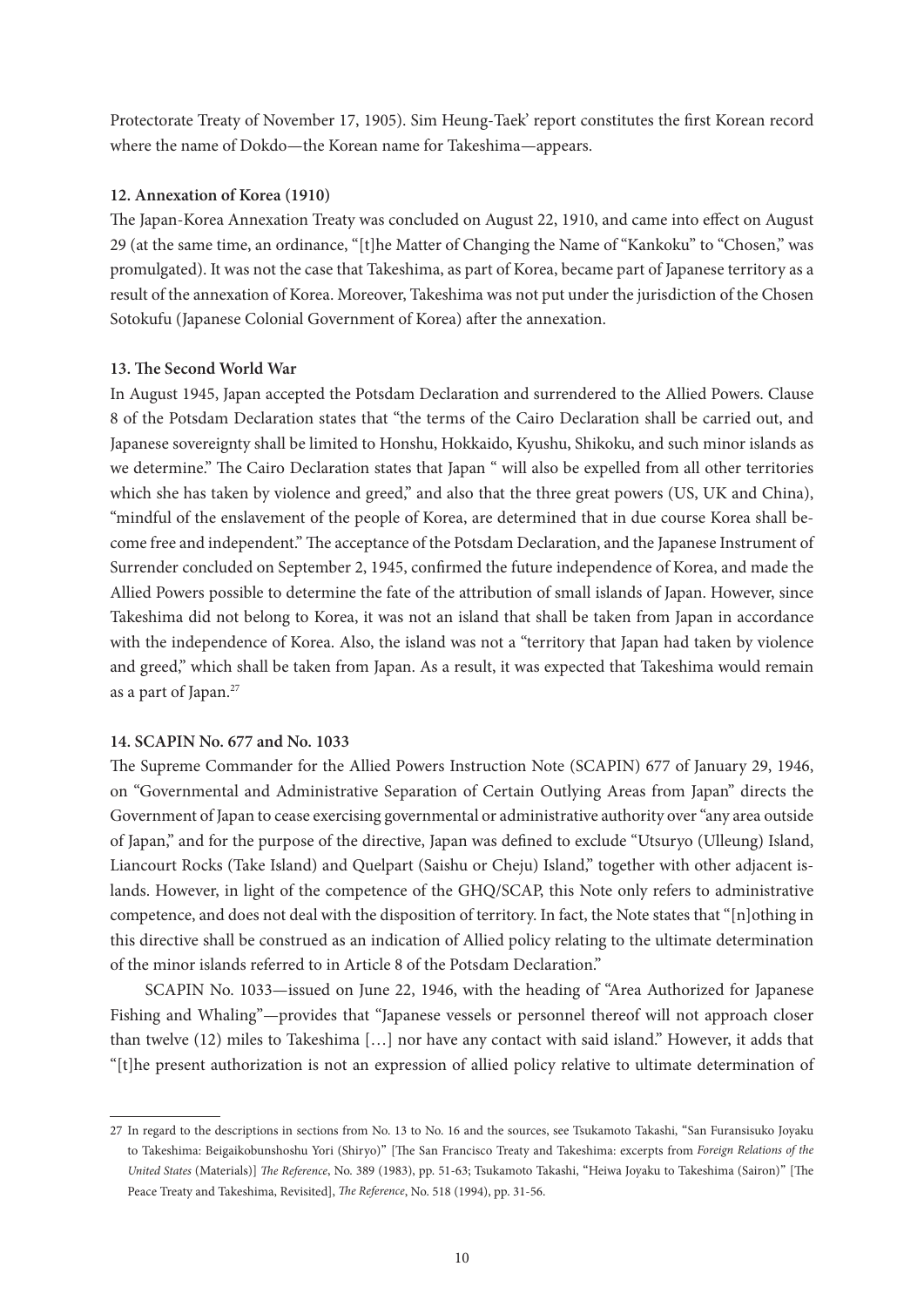national jurisdiction, international boundaries or fishing rights in the area concerned or in any other area." The line delineating the extent of the maritime area to which Japanese fishing ships could access was called the MacArthur Line.

## **Addendum**

Various research being posted on websites recently point out that: (1) immediately after the issuing of SCAPIN 677, an official of the General Headquarters for the Allied Powers stated during a meeting with a Japanese official to the effect that "[t]he determination of the area of Japan by this Instruction Note has no connection at all with the disposition of territory. This issue shall be decided at a peace conference in the future"; (2) a report issued by the US Army Military Government in Korea in August 1947 (in the section related to the MacArthur Line) states that the "final disposition of the island's jurisdiction awaits peace treaty."28

# **15. Drafting of Peace Treaty by the US and UK**

From March 1947 onward, the US Department of State prepared and revised the draft of a peace treaty with Japan. The drafts up to November 1949 placed Takeshima outside of the lines which were supposed to delimit Japanese territory, and instead included Takeshima in the clause stipulating the renunciation of Korea by Japan.

William Sebald, the acting political advisor in Japan and the head of the GHQ Diplomatic Section, was asked to provide his opinion on the draft dated November 2, 1949. In a telegram to the Secretary of State dated November 14, and in a letter dated November 19, Sebald suggested the modification of the draft by stating that "Japan's claim to these islands (Takeshima) is old and appears valid." In accordance with this proposal, the draft dated December 29, 1949, provided that:

[t]he territory of Japan shall comprise the four principal Japanese islands […] and all adjacent minor islands, including the islands of the Inland sea (Seto Naikai), Tsushima, Takeshima (Liancourt Rocks), […] (Article 3(1))..

As a result, Takeshima was explicitly added to the list of islands that were supposed to remain as a part of Japan (accordingly, Takeshima was also dropped from the clause stipulating the renunciation of Korea by Japan).

After August 1950, John Foster Dulles, advisor to the Secretary of State, led the preparation of the draft. He provided a much more concise draft as compared to the previous ones. It did not contain any list of the islands which are to remain as a part of Japan. However, there was no change in the fact that Takeshima is possessed by Japan. At the same time, the UK also prepared a draft by its own initiative. As in the earlier version of US drafts, the UK draft of April 1951 drew lines around Japan to indicate the territories where sovereignty of Japan would remain. It placed Takeshima on the outside of the lines. As a result of US-UK consultation in Washington in May 1951, however, the UK proposal was withdrawn. The clause stipulating the renunciation of Korea was agreed in the revised US-UK draft dated June 1951 as follows:

<sup>28</sup> For (1), Diplomatic Archives of the Ministry of Foreign Affairs of Japan collection, foreign diplomacy records, 1.4.1.7; for (2), see Shimane Prefecture's website at http://www.pref.shimane.lg.jp/admin/pref/takeshima/web-takeshima/takeshima08/iken-C. data/1947.8archives.pdf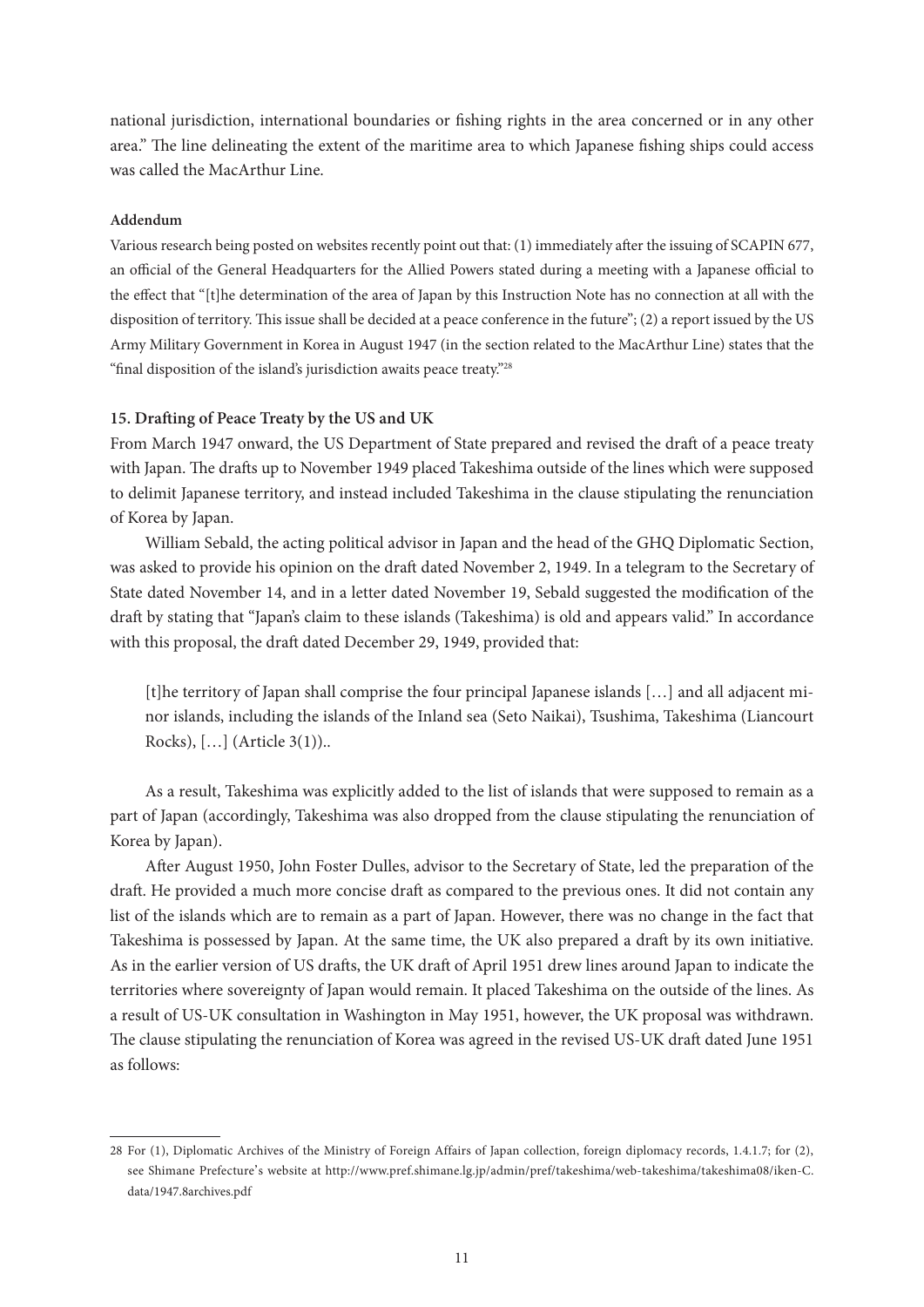Japan, recognizing the independence of Korea, renounces all right, title, and claim to Korea, including the islands of Quelpart, Port Hamilton and Dagelet (Article 2(a)).

# **16. Request by Korea to Revise the Draft Treaty and Refusal by the US**

On July 19, 1951, the Korean Ambassador to the United States delivered a letter addressed to the US Secretary of State requesting revisions to the draft peace treaty with Japan. It requested that the draft article 2(a) (see section 15 above) should be replaced as follows:

Japan, recognizing the independence of Korea, confirms that it renounced on August 9, 1945, all right, title and claim to Korea and the islands which were part of Korea prior to its annexation by Japan, including the islands [of] Quelpart, Port Hamilton, Dagelet, Dokdo and Parangdo.

Dean Rusk, US Assistant Secretary of State—on behalf of the Secretary of State—replied in his letter dated August 10, 1951, as follows:

The United States Government regrets that it is unable to concur in this proposed amendment […]. As regards the island of Dokdo, otherwise known as Takeshima or Liancourt Rocks, this normally uninhabited rock formation was according to our information never treated as part of Korea and, since about 1905, has been under the jurisdiction of the Oki Islands Branch Office of Shimane Prefecture of Japan. The island does not appear ever before to have been claimed by Korea.

As a result, Korean request for revision was rejected.

# **17. The San Francisco Peace Treaty**

The Treaty of Peace with Japan was signed in San Francisco City on September 8, 1951, and came into force on April 28, 1952. As in the US-UK revised draft (see section 15 above), the clause on the renunciation of Korea (Article 2(a)) provides that "Japan, recognizing the independence of Korea, renounces all right, title, and claim to Korea, including the islands of Quelpart, Port Hamilton, and Dagelet." Korean authors assume that the status of Takeshima as determined by SCAPIN No. 677 (see section 14 above) became definite because no provision in the Peace Treaty stipulates otherwise. However, in light of historical developments as examined in sections 15 and 16 above, it is clear that this is a misunderstanding. Rather, the Peace Treaty definitely determined that Takeshima attributes to Japan.

# **II. Occurrence of Territorial Dispute**

# **1. The Syngman Rhee Line**

On January 18, 1952, the Korean President issued the Proclamation of Sovereignty over Adjacent Seas, and established the so-called Syngman Rhee Line on the high seas around the Korean Peninsula. The MacArthur Line (see section I-14 above), which had been established under the orders of the Occupying Forces, was supposed to expire when the San Francisco Peace Treaty came into effect and Japan restored sovereignty. Korea feared that Japanese fishing vessels would flood the adjacent seas of Korea (in reality, the MacArthur Line was abolished on April 25, 1952, before the Peace Treaty came into force). The Syngman Rhee Line (known in Korea as the Peace Line) put Takeshima on the Korean side of the water. On January 28, 1952, the Government of Japan objected to this illegal line drawn on the high sea, and stated that: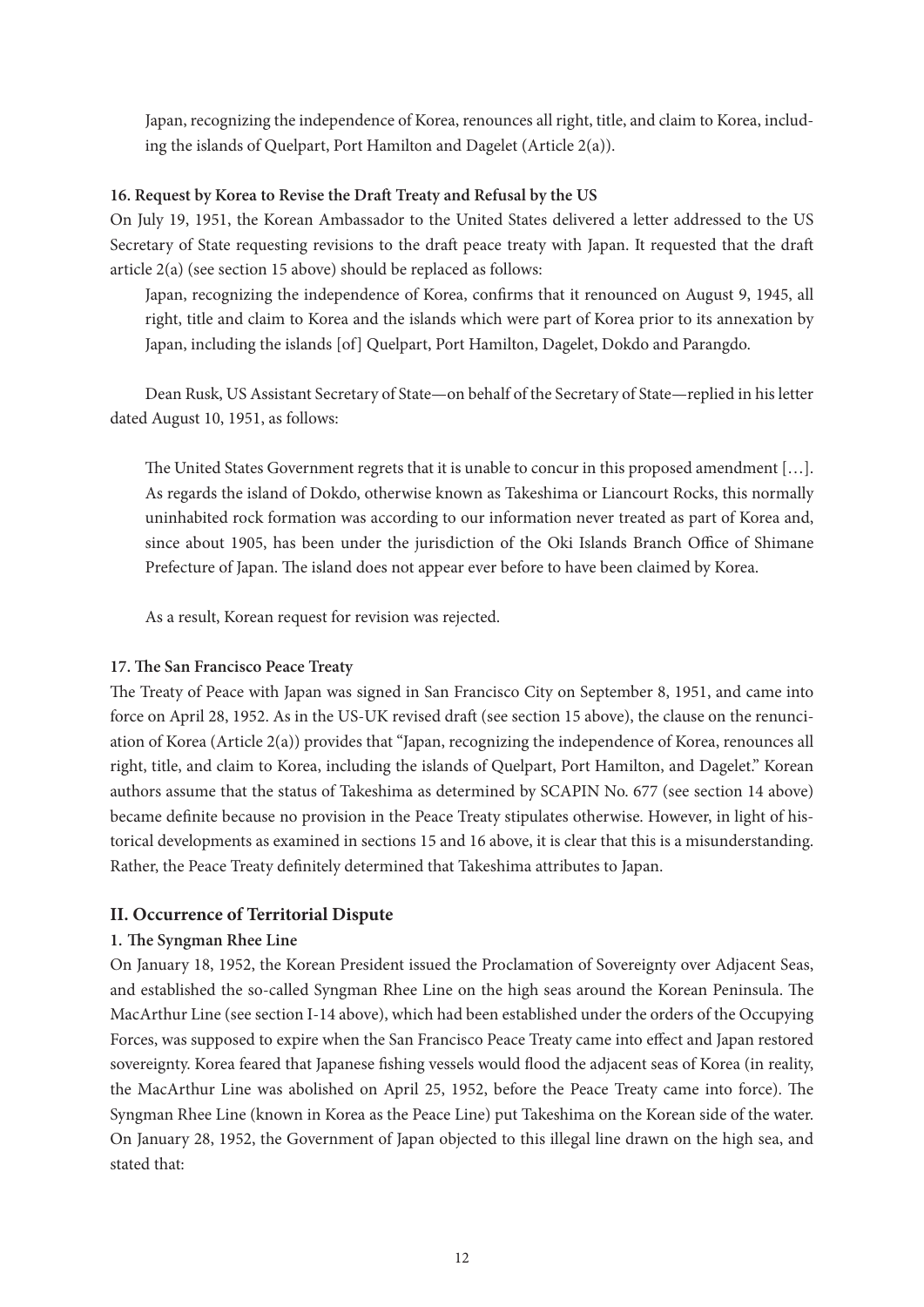Korea appears to assume the territorial rights over the islets in the Japan Sea known as Takeshima [...]. The Japanese Government does not recognize any such assumption or claim by the Republic of Korea […].

On February 12, Korea refuted this argument by invoking SCAPIN No. 677 and the MacArthur Line, which allegedly supports and confirms Korea's sovereignty over Takeshima. This was the first time that the two governments exchanged their respective views on the sovereignty over Takeshima. Japan put forth further a counter-argument on April 25.

## **2. Exchanges between Japan and Korea**

From the start of 1953 onward, both Japan and Korea erected and dismantled territorial markers, and protested each other against intrusions into territorial waters. In July 1953, a Japanese patrol boat was fired on by Koreans who had landed on Takeshima. On July 13, the Government of Japan sent a message to the Government of Korea indicating historical and legal basis showing that Takeshima is a part of Japanese territory. On September 9, Korea replied and asserted its sovereignty over Takeshima, by indicating "evidence" such as the Usando in ancient books (see section I-1 above) and the report of Sim Heung-Taek (see section I-11 above) (first exchange of views). On February 10, 1954, the Government of Japan issued a statement which fully refuted these arguments. On September 25, Korea issued a counter-statement (second exchange of views). On September 20, 1956, the Government of Japan issued a further counter-argument. On January 7, 1959, the Government of Korea issued a counter-statement (third exchange of views). On July 13, 1962, the Government of Japan issued a further counter-argument. <sup>29</sup>

In addition to these interchanges of statements explaining the respective basis of sovereignty over the island, there have been many other protests and rebuttals arising out of incidents such as the establishment of a lighthouse on Takeshima and issuing of a stamp featuring a design of Takeshima by Korea.<sup>30</sup>

On September 25, 1954, the Government of Japan proposed to the Government of Korea to bring this territorial dispute before the International Court of Justice.<sup>31</sup> On October 28, 1954, Korea rejected this proposal.

## **3. Normalization of Diplomatic Relations between Japan and Korea**

The negotiations towards normalization of diplomatic relations between Japan and Korea, which had taken place intermittently from the autumn of 1951 onward, developed rapidly after the agreement on the issue of properties and claims by the Ohira-Kim Jong-pil meeting in November 1962. On June 22, 1965, the Treaty on Basic Relations and various relevant agreements were signed. In regard to the Takeshima, the Exchange of Notes Constituting an Agreement Concerning the Settlement of Disputes was concluded. It provides:

<sup>29</sup> For the exchanges between the governments of Korea and Japan, including source materials, see Tsukamoto, *supra* Footnote 1.

<sup>30</sup> "Takeshima Ryoyu Mondai ni Kansuru Nikkan Ryokoku Seifu-kan no Oshu" [Exchanges Between the Governments of Japan and Korea on the Issue of Takeshima Territorial Rights], *Toki no Horei Bessatsu: Nikkan Joyaku to Kokunaiho no Kaisetsu* [Special issue of Toki no Horei: Commentary on Japan-Korea Treaties and Related Legislations] (1966), pp. 223-228.

<sup>31</sup> Public Information and Culture Affairs Bureau, Ministry of Foreign Affairs, "Takeshima no Ryoyuken Mondai no Kokusai Shiho Saibansho e no Futaku ni tsuki Kankoku Seifu ni Moshiire ni tsuite" [Concerning the Proposal to the Korean Government to Bring the Takeshima Dispute before the International Court of Justice], *Kaigai Chosa Geppo*, Vol. 4, No. 11 (1954), pp. 64-71. On the occasion of the meeting between the foreign ministers of Japan and Korea in March 1962, as well, Japan proposed submitting the dispute to the International Court of Justice.